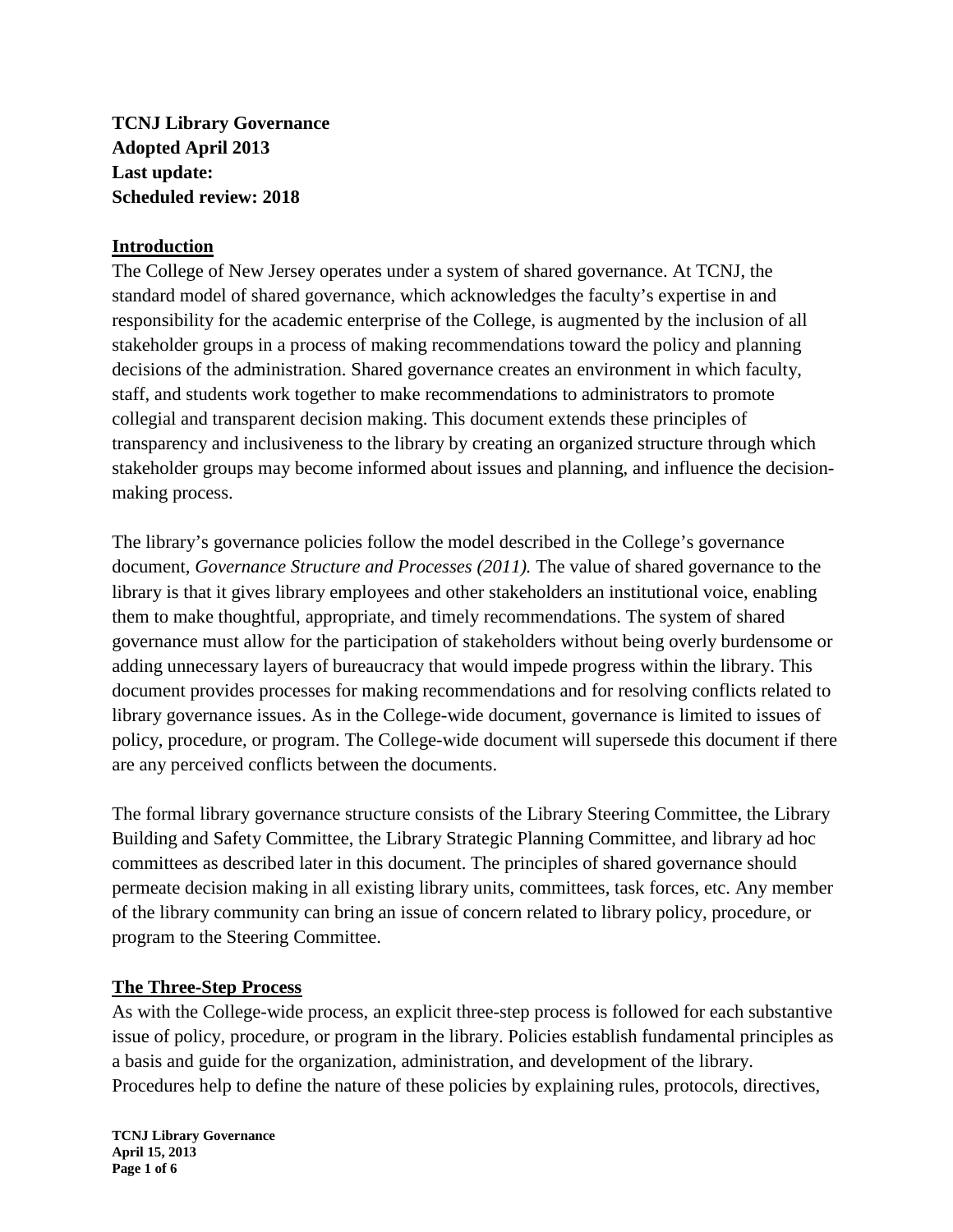and guidelines that are required for their implementation. Programs include both academic and non-academic activities and services that the library provides to the College community. Academic programs, such as information literacy, support teaching and learning or academic enhancement. Non-academic programs, such as building safety and security, support the functions of the library that are not involved directly in teaching and learning or academic enhancement. The formal three-step process described below must be followed to give stakeholder groups opportunities to work cooperatively to make thoughtful, appropriate, and timely recommendations to the library administration on issues related to policy, procedure, or program. Although not all library business requires the formality of the three-step process, the principles of shared governance, including input from appropriate stakeholders and transparent processes, should permeate all decision making.

The following steps must be followed in preparing recommendations:

- (1) Identifying and reporting the problem. If necessary, the Library Steering Committee (LSC) will prepare a charge identifying the issue for the appropriate committee.
- (2) Preparing a preliminary recommendation.
- (3) Making a final recommendation.

The presenting of testimony, prior to both the preliminary and final recommendations, is central to the concept of shared governance. The three-step process ensures that there are opportunities for formal testimony and open comment from affected individuals and all stakeholder groups. Committees are expected to be proactive in inviting stakeholder groups to provide testimony at both steps # 2 and #3 of the process. It is expected that committee members will bring issues back to their stakeholder groups for discussion. For some issues, sufficient initial testimony may come from input through committee membership or solicitation from targeted constituent groups. Preliminary recommendations for a new policy, procedure, or program must be presented to the stakeholders, either at a regular library general staff meeting or at a scheduled forum. The period for open input and comment must also be communicated to all stakeholder groups. If the committee determines that substantive changes are needed after the preliminary recommendation has been presented at an open forum, then the revised recommendation must be sent to all stakeholders and presented again at an open forum.

Committees shall send final recommendations to the LSC. Once the LSC determines that the three-step process was followed conscientiously, it forwards final recommendations to the Dean, who will consider the recommendation and respond in writing to the recommending committee and the LSC. Recommendations and responses must be developed and presented in a timely manner. The Dean may accept, accept with revisions, or reject final recommendations.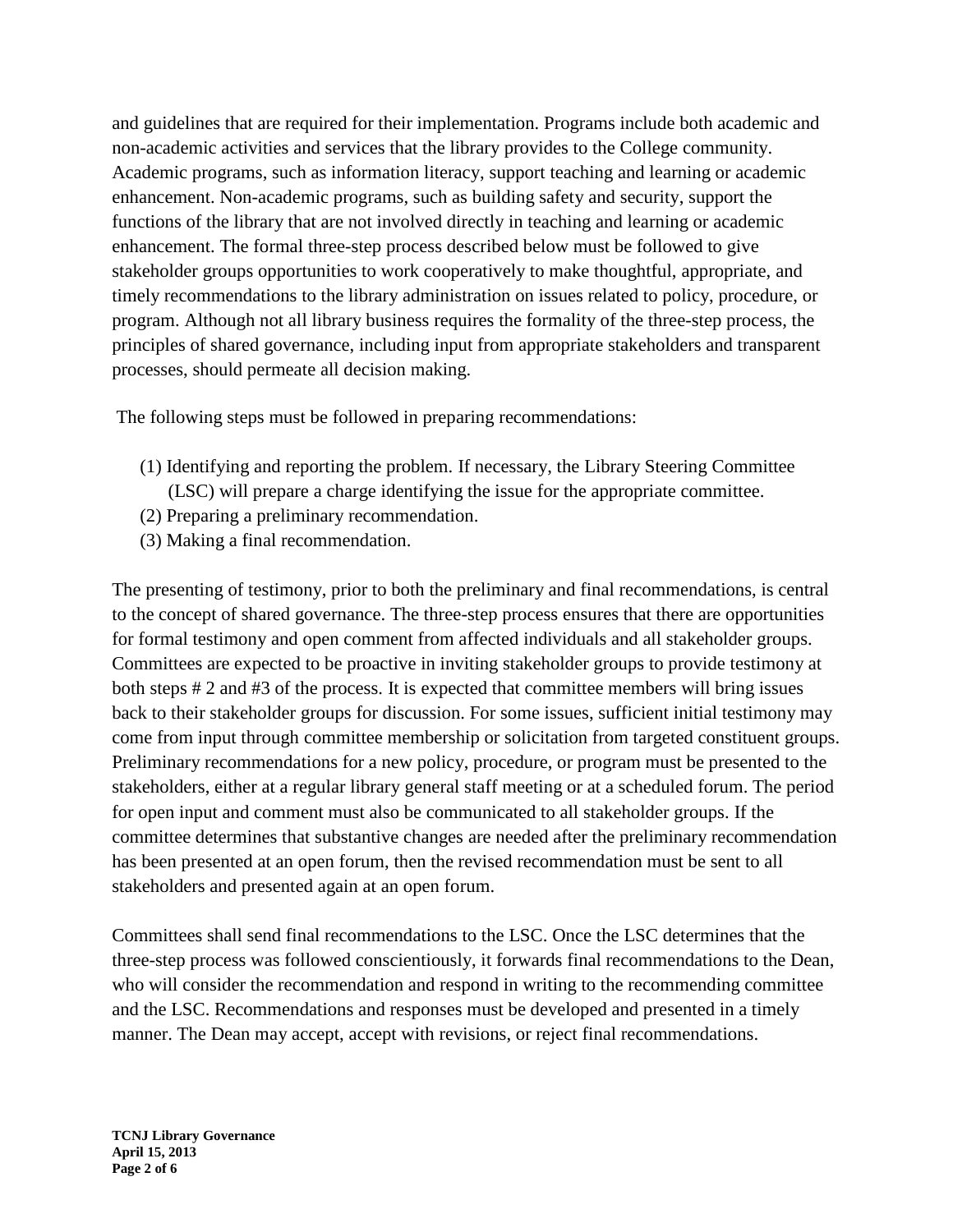Ideally, the representatives on library committees of stakeholder groups, including the library administration, will be able to communicate regularly as policies, procedures, and programs are being developed. Continuing communication by all groups should minimize the number of instances where the Dean does not accept final recommendations that come out of the governance structure.

When the Dean suggests a modification to a final recommendation, the committee that had prepared the recommendation shall determine the significance of the suggested modification. If the committee deems the modification to be minor, then the committee shall develop a new final recommendation that reflects the suggested modification, after deciding whether it is necessary to solicit additional testimony. If the committee deems the modification to be substantial, but not irreconcilable with the final recommendation, then the committee shall determine whether the issue is at step #2 or step #3 of the process. In cases where the committee deems the suggested modification to be irreconcilable with the final recommendation, the committee will consider the final recommendation to have been rejected. In cases where the Dean rejects the final recommendation, the reasons for rejecting the final recommendation must be conveyed in writing to the committee. The Dean or the committee may request a follow-up meeting to discuss the reasons for rejection.

When disagreements persist, the Dean or the LSC may request that the Provost call for an informal meeting of affected stakeholder groups for the purpose of resolving the disagreements.

### **Resolution of Concerns Relating to Process and Recommendations**

Stakeholders have an opportunity, through the LSC, to express concerns about the three-step process not being followed during the development of any recommendation. If the LSC determines that the three-step process was not followed conscientiously, then the LSC shall return the recommendation to the recommending committee for further consideration and meet with the committee to redress the problem.

Additionally, continuing, non-student library employees can petition the LSC to return a preliminary recommendation to the recommending committee if they object to the proposed resolution of the issue. If a petition signed by a minimum of ten continuing, non-student library employees is received, the LSC will conduct a library-wide vote, with a majority of the continuing, non-student library employees needed to pass the question. If the question passes, then the petition is upheld and the recommendation must be returned to the recommending committee for reconsideration. A petition appealing a preliminary recommendation must be submitted no later than three working days after the open comment period is closed. As with preliminary recommendations, if there is disagreement with a final recommendation, then the resolution process above will be followed. A petition appealing a final recommendation must be submitted no later than three working days after the recommendation has been formally accepted by the Dean.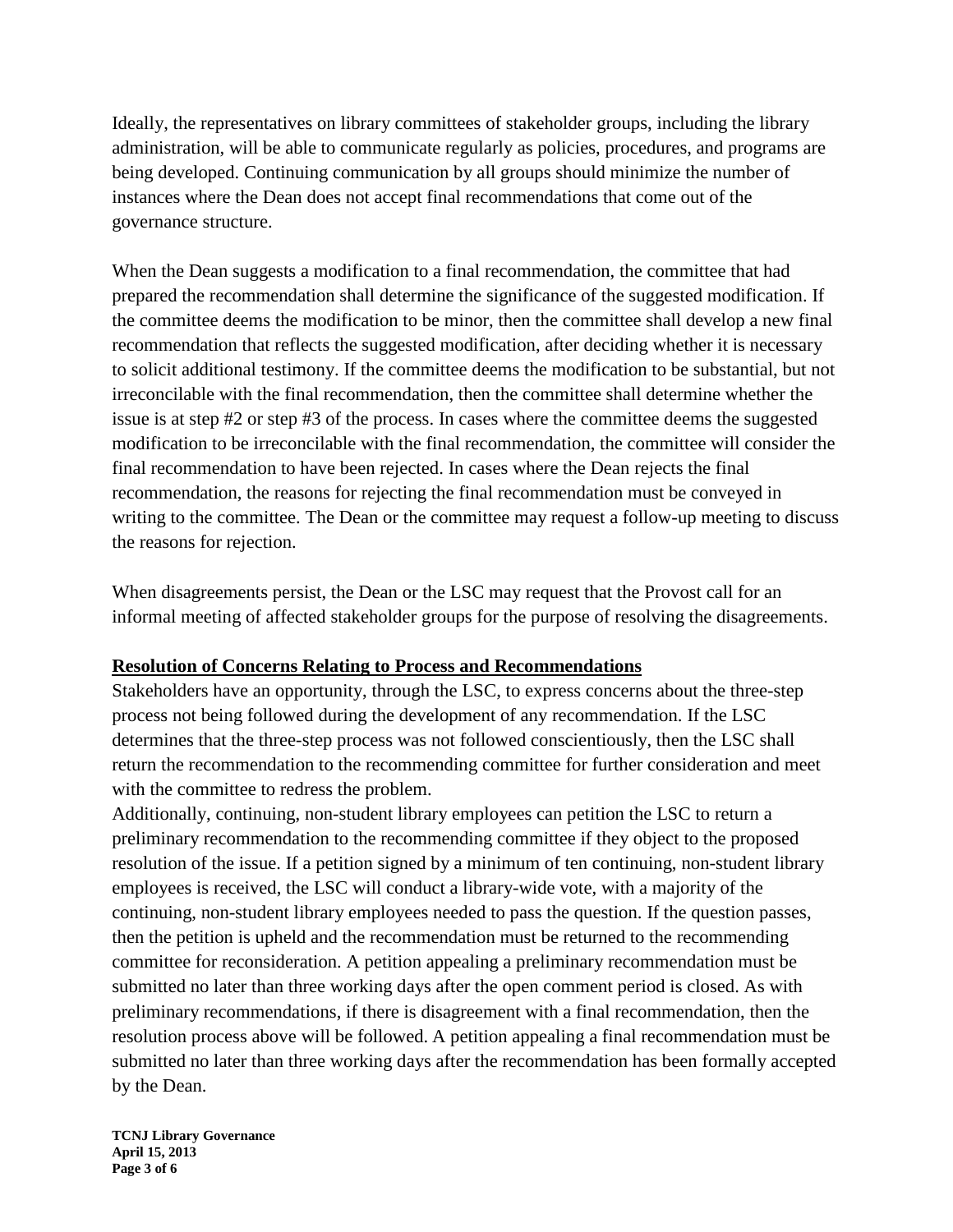# **Composition of Standing Committees**

Standing committees described in this document are formed each spring for the following academic year (starting on July 1). Generally, committee members will serve two-year, staggered terms. Each standing committee will maintain appropriate action minutes of all official business and will make an annual report to the library staff and Dean. Committees are established through appropriate stakeholder groups representing librarians, staff, and students as described in each committee's charge. All committee members have equal rights and responsibilities concerning input.

Committees may consist of both elected and ex officio members. While there may be instances in which elections are library-wide, generally, elected librarian members of committees are elected by all librarians (i.e., those in librarian titles); elected staff committee members are elected by the staff as a whole; student members of any committee are the Library Student Advisory Council representatives, and/or other students recruited by TCNJ Student Government (current library student employees are eligible). Student members are not eligible to serve as committee chairs. This representation allows library-wide committees to foster dialogue and address issues that span multiple departments and units. All stakeholder groups with elected representation must have an open election process that reflects appropriate representation and engages as many of the stakeholder members as possible.

# **Library Steering Committee (LSC)**

The Library Steering Committee (LSC) is responsible for coordinating the library governance system and maintaining a collegial environment so that all members of the library community are informed about issues that are important to their role in the community. Any member of the library community can bring an issue of concern related to library policy, procedure, or program to the LSC. The LSC:

- Receives all requests for consideration of issues having to do with library policy, procedure, or program, deciding which issues are subject to the formal three-step process, and referring each issue to an appropriate body. Routine business of the standing committees or other library committees, which is defined in each committee charge, does not need to be directed by the LSC.
- For issues that are not covered by an existing committee charge, prepares a charge and directs it to an appropriate existing body or establishes an ad hoc committee to address the issue.
- Sets the agenda for library general staff meetings in cooperation with the Dean.
- Maintains a web site for library governance business similar to the one described in the College governance document.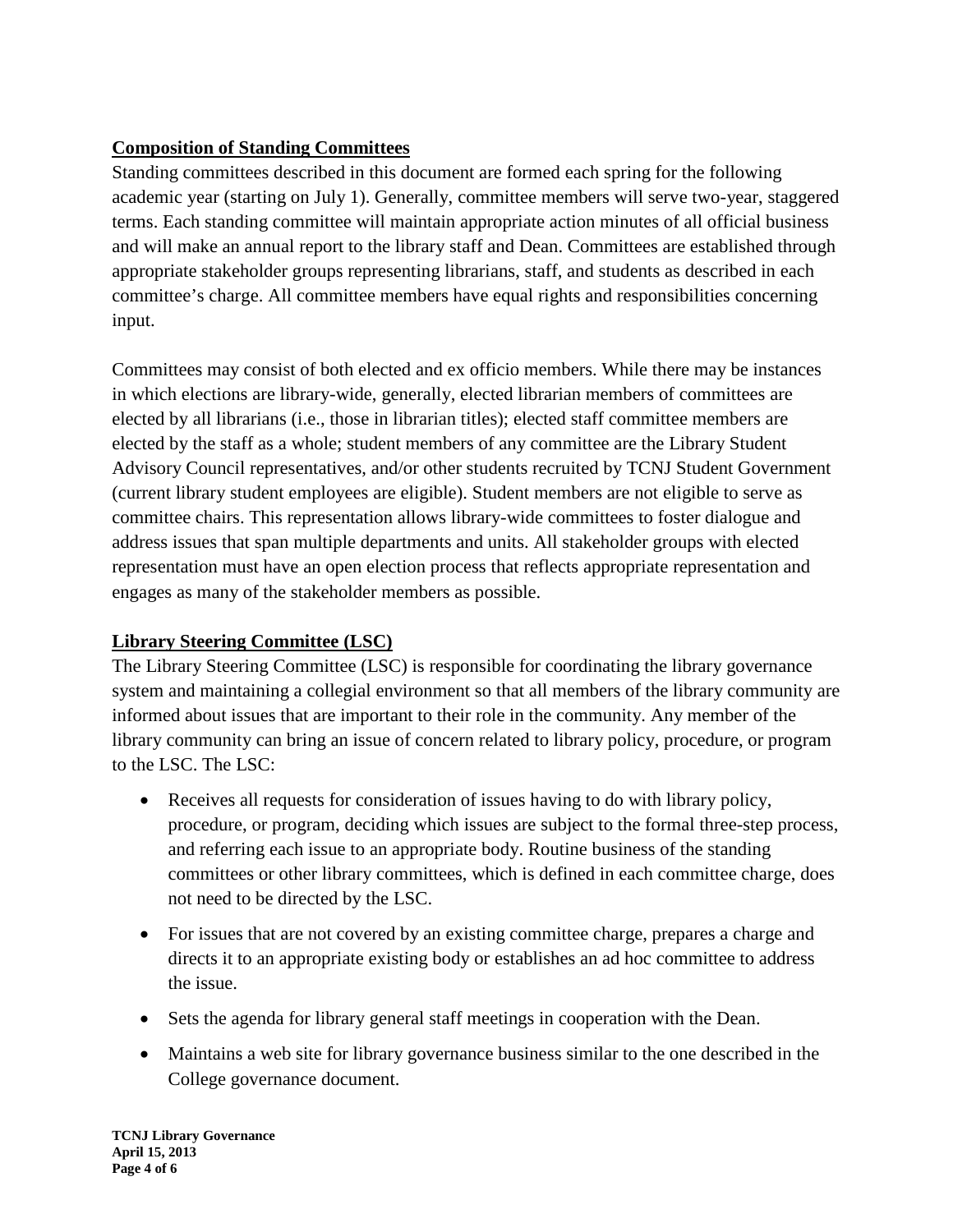- Addresses concerns that an issue is not being resolved in a timely manner.
- Oversees the resolution of concerns within the governance process, including the formal resolution process described above.
- Initiates a formal review of this *TCNJ Library Governance* document every five years. The LSC may enact minor revisions as needed. Any major change, whether or not arising from a formal review, is subject to consideration through the regular three-step process described above.

The LSC will have six members: two librarians, two staff members, one student, and the Dean (or designee) who serves ex officio without vote. The committee is co-chaired by the Dean (or designee) and an elected member (librarian or staff). The LSC will meet monthly.

## **Library Building and Safety Committee (LBSC)**

The Library Building and Safety Committee (LBSC) is charged with overseeing and making recommendations on all building-related and safety issues within or around the library. This includes establishing safety guidelines, disaster plans, and rules for building access and use; training for librarians, staff, and students; reviewing safety incidents and recommending corrective actions; and maintaining oversight of housekeeping issues. The committee must periodically review safety guidelines, understanding that each work area has unique issues and needs. This review should include all potential hazards including occupational and environmental. The Assistant Dean for Technical Services will bring all relevant library incident reports to the attention of the committee chair (after ensuring that any privacy issues are addressed), and the committee will determine if any corrective action or follow-up is needed for any incident. Where appropriate, the committee must work with the College's Office of Occupational Safety & Environmental Services in developing recommendations for corrective or follow-up actions.

The LBSC will have six members: one librarian, one staff member, one student, the Assistant Dean for Technical Services, the Program Assistant, and the Dean (or designee) who serves ex officio without vote. If the library has a liaison to any College-wide committee related to campus safety, the liaison should be a member of the LBSC. The LBSC will meet as needed but at least quarterly.

### **Library Strategic Planning Committee (LSPC)**

The Library Strategic Planning Committee (LSPC) is charged with promoting the library's mission and core values as the primary guides in library planning, decision-making, and resource allocation. The LSPC advises and supports the Dean's development of the library's strategic plan and strategic initiatives. The committee will establish the library's planning process; periodically